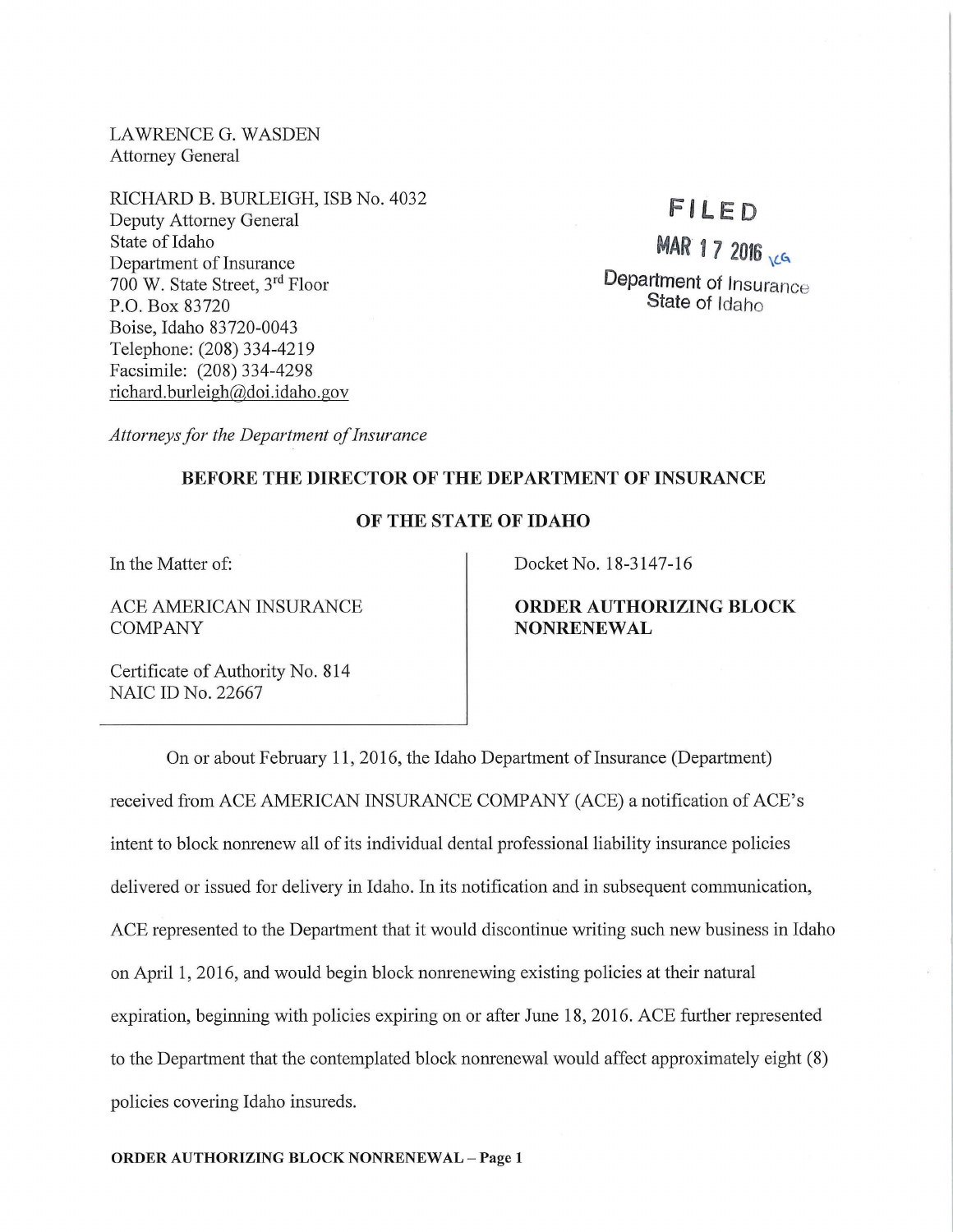The Director, having reviewed the foregoing and the requirements of Idaho Code § 41- 1841(1), and acting pursuant to the authority set forth in Idaho Code§ 41-210(2),

THE DIRECTOR HEREBY FINDS that the proposed effective date of the contemplated block nomenewal complies with the one hundred twenty (120) day notice requirement to the Director, as set forth in Idaho Code § 41-1841(1).

NOW THEREFORE, IT IS HEREBY ORDERED that ACE is authorized, pursuant to Idaho Code § 41-1841, to effectuate a block nonrenewal of its individual dental professional liability insurance policies delivered or issued for delivery in Idaho, which, based on ACE's representation, will affect approximately eight (8) policies covering Idaho insureds. ACE shall begin nonrenewing the affected policies at each policy's natural expiration date occurring on or after June 18, 2016. ACE shall provide advance notice to policyholders affected by the nomenewals authorized by this order in accordance with the notice provisions included in the company's applicable insurance policies.

THIS ORDER is a final order of the Director and is EFFECTIVE IMMEDIATELY. DATED this  $\begin{bmatrix} 7 \\ 4 \end{bmatrix}$  day of March, 2016.

> STATE OF IDAHO DEPARTMENT OF INSURANCE

Att Chineron

DEAN L. CAMERON Director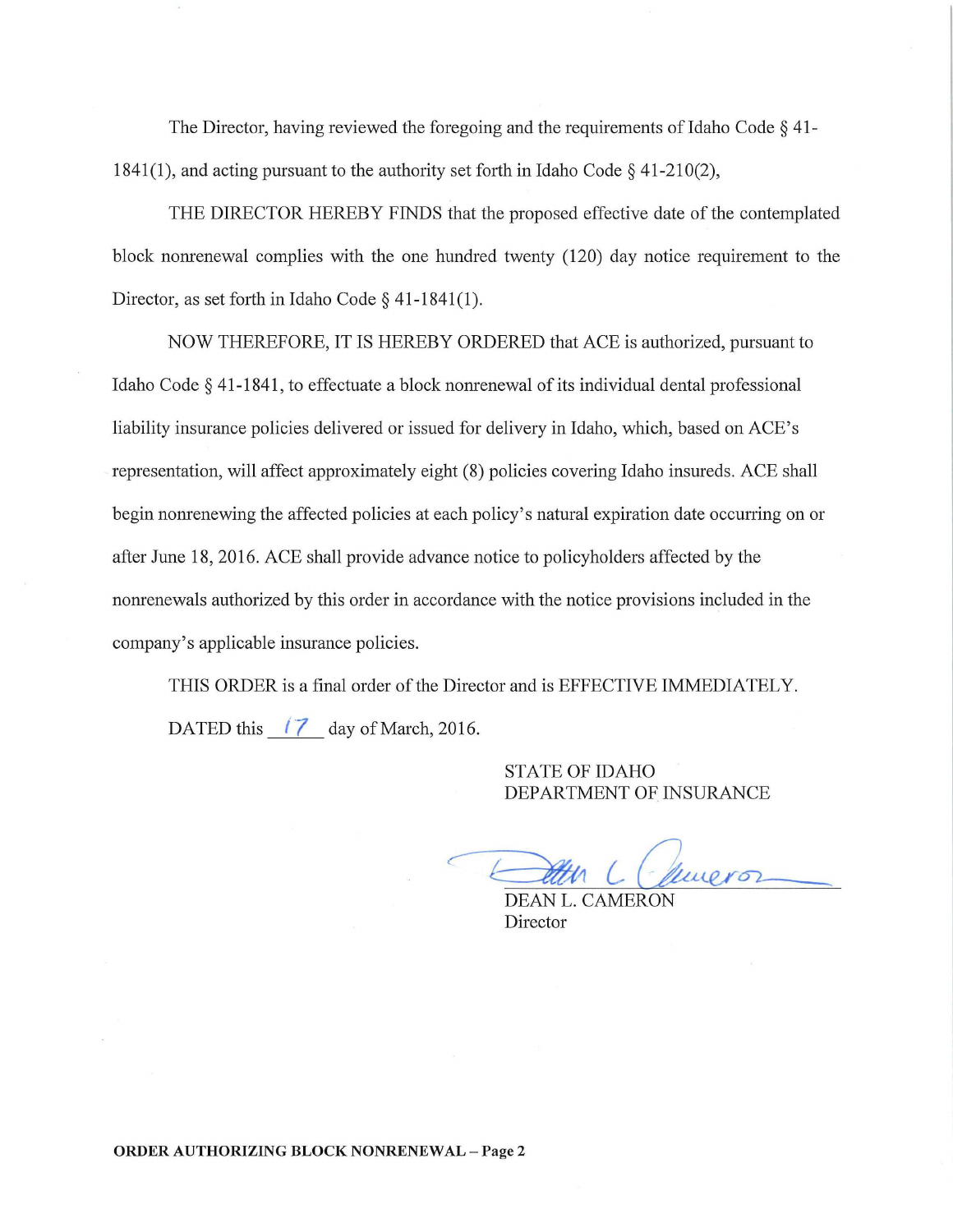#### NOTIFICATION OF RIGHTS

This Order constitutes a final order of the Director. Any party may file a motion for reconsideration of this final order within fourteen (14) days of the service date of this order. The Director will dispose of the petition for reconsideration within twenty-one (21) days of its receipt, or the petition will be considered denied by operation of law. *See,* Idaho Code  $§ 67-5246(4).$ 

Pursuant to Idaho Code §§ 67-5270 and 67-5272, any party aggrieved by this final order may appeal it by filing a petition for judicial review in the district court of the county in which: (1) the hearing was held; or (2) the final agency action was taken; or (3) the aggrieved party resides or operates its principal place of business in Idaho; or (4) the real property or personal property that was the subject of the agency decision is located. An appeal must be filed within twenty-eight (28) days of: (a) the service date of this final order; or (b) an order denying a petition for reconsideration; or (c) the failure within twenty-one (21) days to grant or deny a petition for reconsideration, whichever is later. *See,* Idaho Code § 67-5273. The filing of a petition for judicial review does not itself stay the effectiveness or enforcement of the order under appeal.